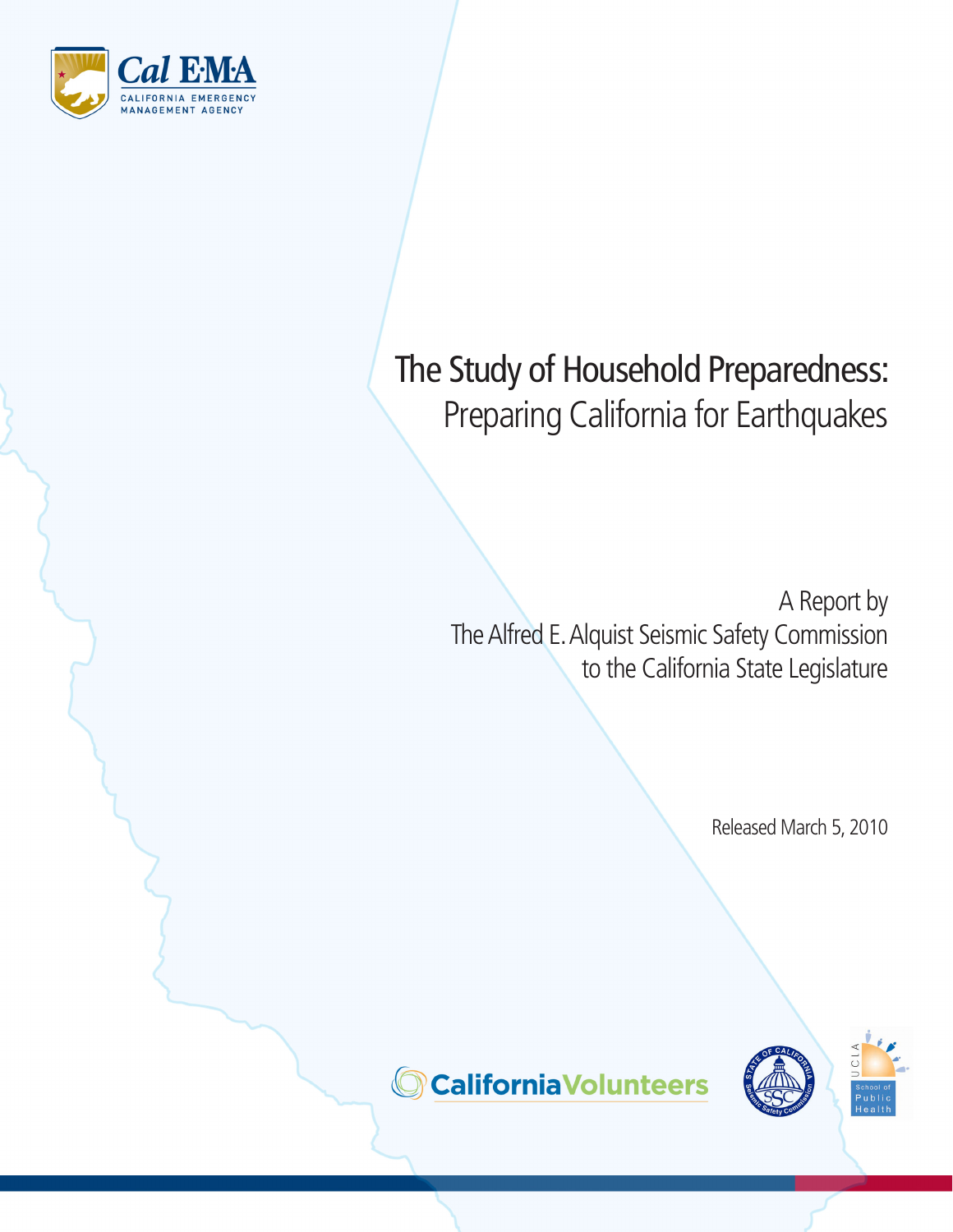# **EXECUTIVE SUMMARY**

The California Earthquake Preparedness Survey (CEPS) was conducted by the UCLA School of Public Health and Survey Research Center for the State of California. The objective was to provide baseline data describing how prepared California households are for earthquakes and where they get their information about preparedness and mitigation. In developing the questionnaire for the survey, UCLA created a number of other products. These products are listed on page 21 at the end of this report. They are referenced when appropriate in the text. Telephone interviews were conducted with a representative sample of 2,081 households in California between June 26 and December 18, 2008. The sample was stratified into: the ten northern California counties at greatest risk of earthquakes, the six southern California counties at greatest risk, and the remaining 42 lower-risk counties.

# **FINDINGS**

- 1. California residents are exposed to numerous ongoing programs and recommended actions designed to increase household earthquake preparedness and mitigation (Chapter 1).
- 2. The many actions recommended for increasing earthquake preparedness and mitigation can be consolidated into the "Get Ready" Pyramid (Chapter 2).
- 3. Californians in high risk areas are not getting ready in proportion to the differential risks they face (Chapter 3).
- 4. People who have done things to get ready have done them for a variety of reasons and not just because of earthquakes (Chapter 3).
- 5. Most of the actions Californians have taken are simple preparations; relatively few households have acted to mitigate losses and reduce injuries (Chapter 3).
- 6. Some Californians believe earthquake myths that could lead to loss of life and injuries in an earthquake (Chapter 3).
- 7. Messages on earthquake preparedness and mitigation developed specifically for dissemination in California have low market penetration (Chapter 3).
- 8. In the absence of an actual disaster, "information received" and "information observed" are most likely to increase household investment in earthquake preparedness and mitigation (Chapter 4).
- 9. Many of the messages delivered to Californians about earthquake preparedness and mitigation are diluted and take a "one-size-fits-all" approach (Chapters 1-4).
- 10. Intuition has most frequently been used as the basis for developing the content and dissemination of earthquake preparedness and mitigation programs in California; evidence-based knowledge about how to motivate people to get ready has been underutilized (Chapters 1-4).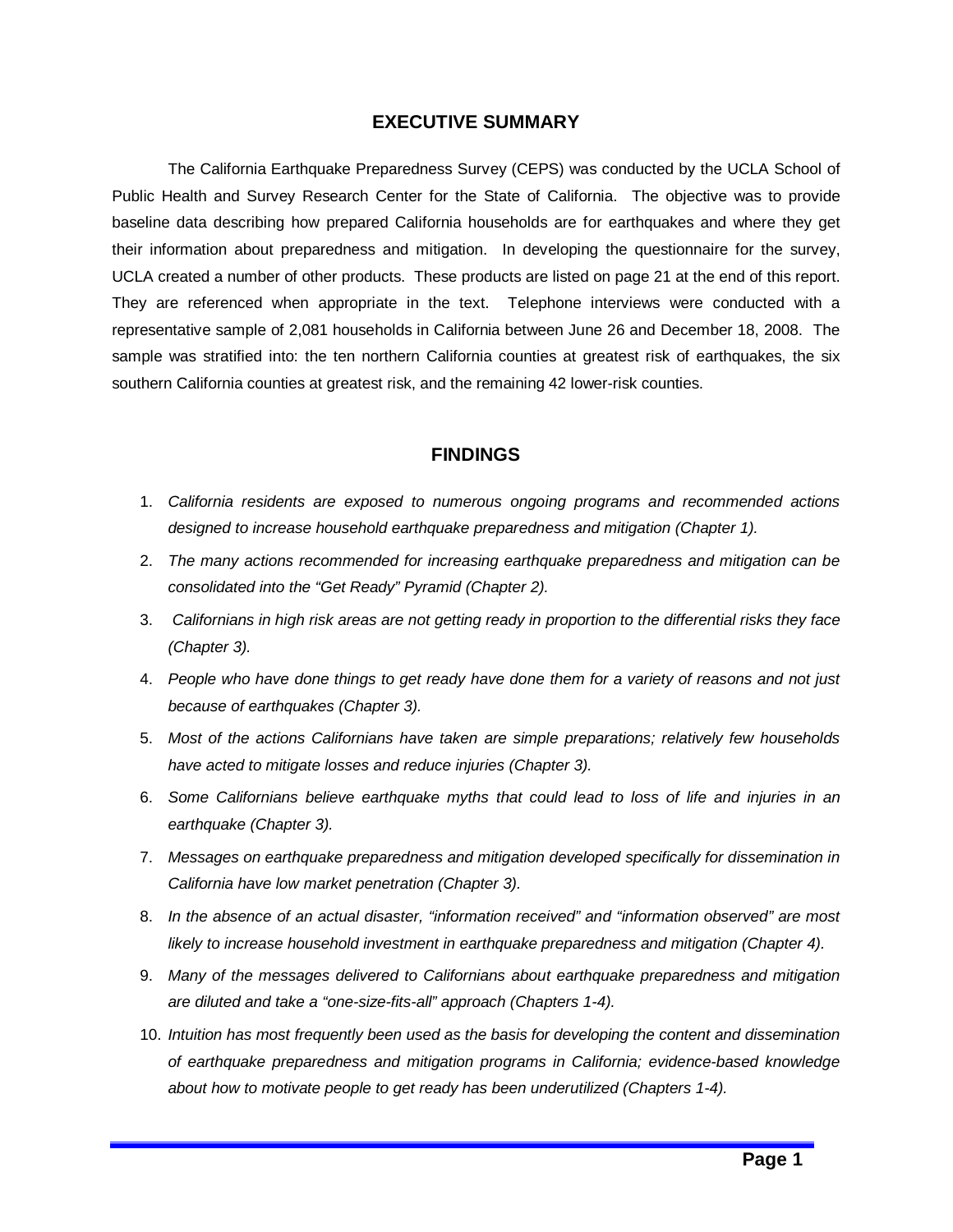# **RECOMMENDATIONS**

- 1. Coordinate the content and dissemination efforts of information providers so that they constitute an ongoing stream of communication across time and targets (Findings 1-4, 7-9).
- 2. Prompt household action by increasing the visibility of preparedness and mitigation activities throughout the State of California (Finding 8).
- 3. Disseminate a standardized message to households about earthquake preparedness and mitigation (Findings 1-5, 7-9).
- 4. Provide additional customized messages targeted to special sub-populations (Finding 6).
- 5. Supplement information with other strategies to help Californians who have difficulty preparing for earthquakes (Findings 1-7).
- 6. Use evidence-based information to develop and disseminate information about earthquake preparedness and mitigation to households (Findings 9-10).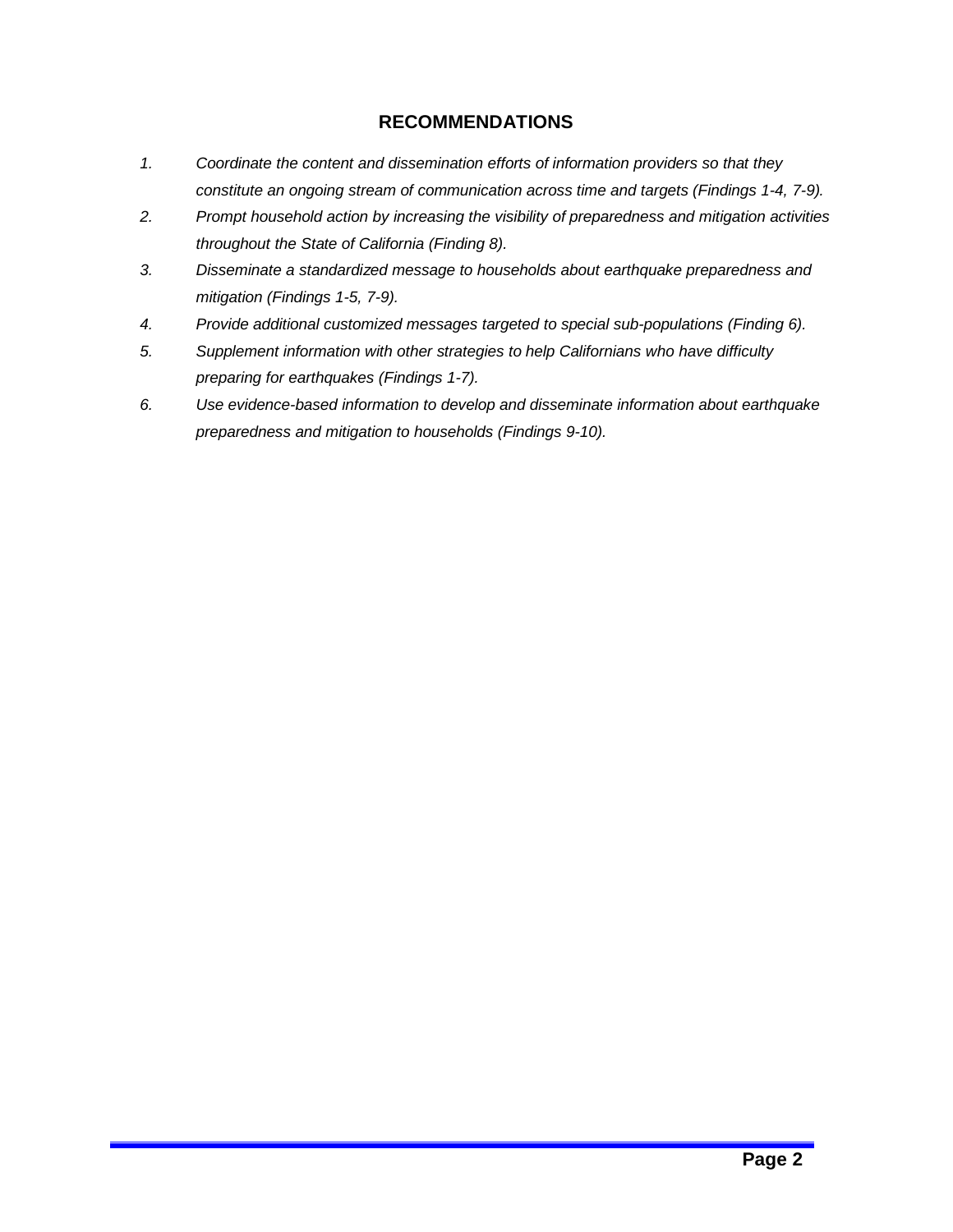# **TABLE OF CONTENTS**

| Chapters                                                  |
|-----------------------------------------------------------|
| 1. EARTHQUAKE PREPAREDNESS AND MITIGATION PROGRAMS IN     |
| 2. A FRAMEWORK FOR EARTHQUAKE PREPAREDNESS AND            |
| 3. EARTHQUAKE PREPAREDNESS AND MITIGATION BY CALIFORNIA   |
| WHAT MOTIVATES HOUSEHOLD PREPAREDNESS AND MITIGATION?  16 |
| 5.                                                        |
| 21                                                        |
|                                                           |

 **Page**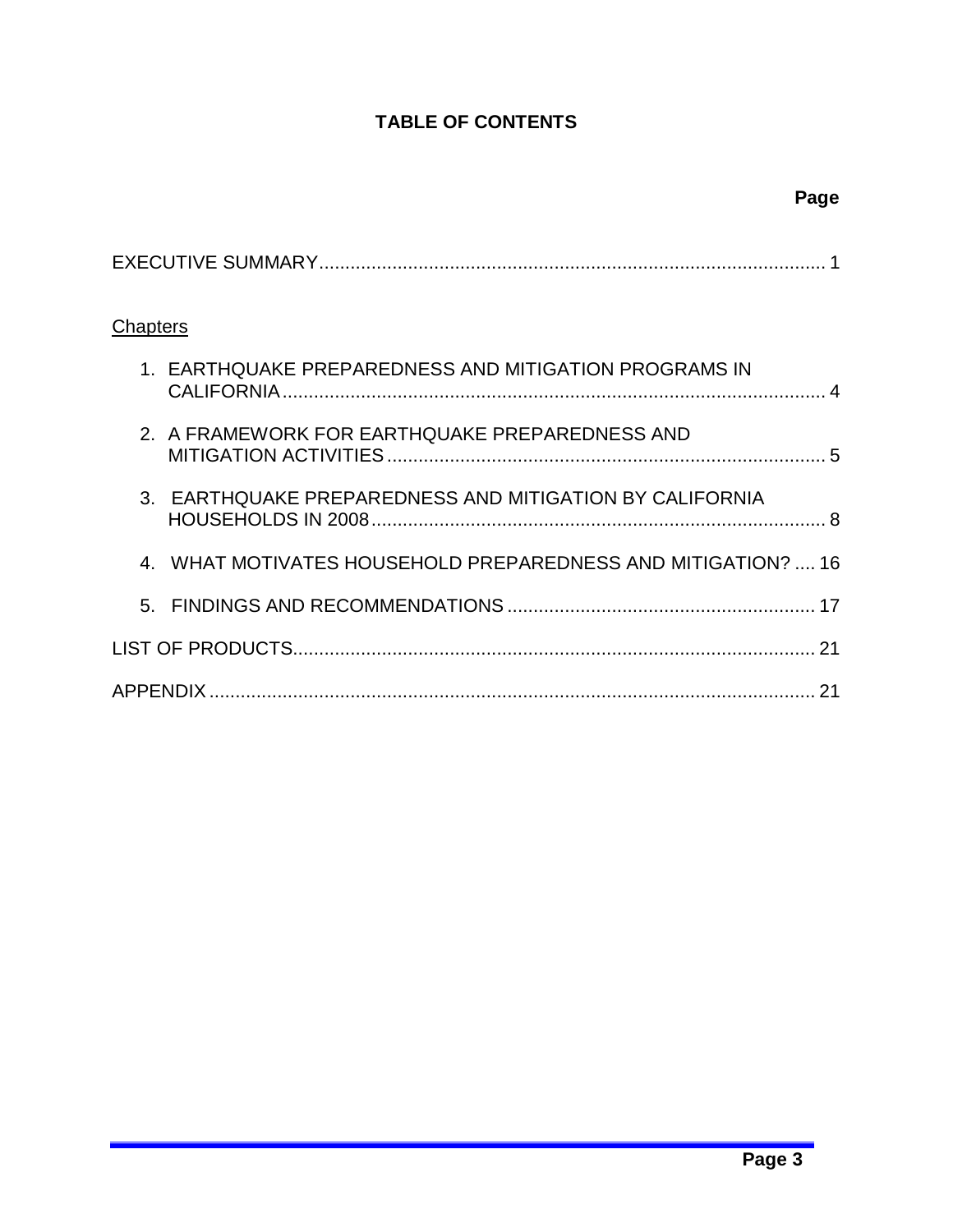# **Chapter 1**

## **EARTHQUAKE PREPAREDNESS AND MITIGATION PROGRAMS IN CALIFORNIA**

In the fall of 2007, a review was conducted to identify major local, state, and national public readiness programs pertinent to California residents (Existing Major Public Education/Information Campaigns on Household Mitigation and Preparedness in the State of California, September 24, 2007). The review revealed numerous ongoing efforts which varied in target audience, content, and level and method of dissemination.

Two major national campaigns were identified. Both the U.S. Department of Homeland Security's "Ready" campaign and the American Red Cross' "Get Prepared" campaign emphasize getting an emergency kit, making a plan, and staying informed. They provide tailored information to population subgroups, including Spanish speakers, people with disabilities, children, and small business owners. They also endorse National Preparedness Month (September).

State-wide programs include the "Be Smart, Be Responsible, Be Prepared. Get Ready!" campaign for which the First Lady, Maria Shriver, serves as Honorary Chairperson; the earthquake safety information and publications provided by the Alfred E. Alquist Seismic Safety Commission; and the California Department of Public Health's "Be Prepared California" program. The "Be Smart, …" campaign is a statewide disaster preparedness campaign. As part of its extensive media campaign, it proclaimed May as Disaster Preparedness Month and September  $20<sup>th</sup>$  as Day of Preparedness. State law requires that the "Homeowner's Guide to Earthquake Safety," one of several publications developed by the Seismic Safety Commission, be given to every buyer of a home built before 1960. The Department of Public Health's program is unique in that it focuses on preparedness for bioterrorism and other public health threats and emergencies.

A few regional programs were identified, including the Earthquake Country Alliance's "Dare to Prepare" campaign launched in 2007. It focuses on the earthquake hazard in southern California and is perhaps best known for organizing the largest-ever earthquake drill, the "Great Southern California Shakeout," in 2008. The U.S. Geological Survey's Earthquake Hazard Program has partnered with several government agencies and other groups to educate and inform the public about earthquake preparedness and safety. It has made an exceptional effort to reach out to the limited English proficient ethnic communities in the San Francisco Bay Area region through the distribution of multilingual publications and partnerships with local ethnic media and businesses.

Finally, several local programs at the county and city level were identified. Some of the better advertised campaigns include San Francisco Department of Emergency Management's "Are you Prepared?" campaign, the Los Angeles County Office of Emergency Management's "Emergency Survival Program" and the Los Angeles County Department of Public Health's "Just Be Ready: Prepare Together!" campaign. These programs are well tailored to the demographics of the local communities and effectively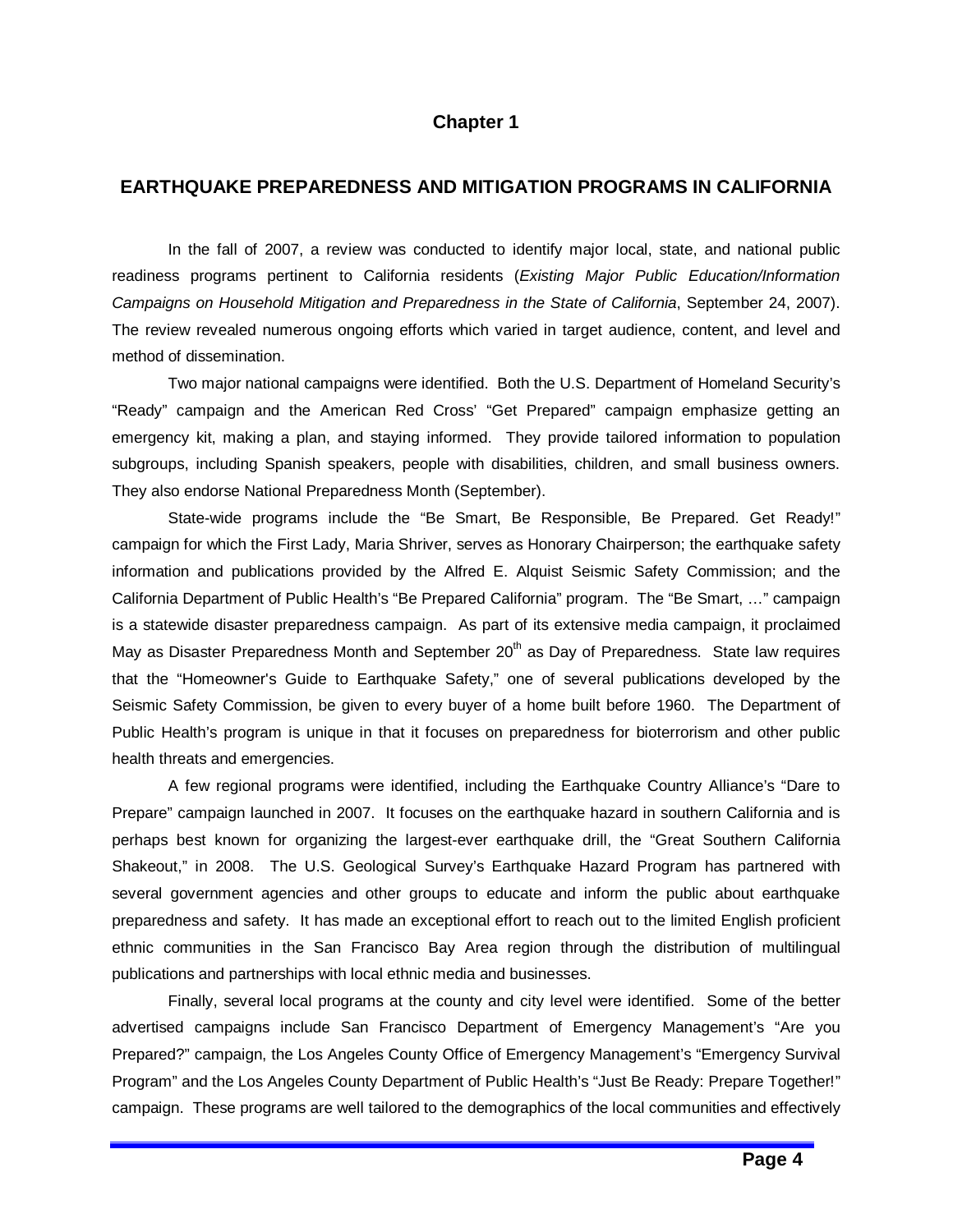use local media outlets (e.g., local news, PSAs, bus and shelter ads, community fairs, etc.) to disseminate their messages.

A wide range of active earthquake preparedness and mitigation information programs exist in California, and many Californians have likely heard one or more of their messages. But, numerous independent programs can make it difficult for the public to identify clear and consistent messages which are important to guide them toward action.

# **Chapter 2**

# **THE FRAMEWORK FOR EARTHQUAKE PREPAREDNESS AND MITIGATION ACTIVITIES**

The "Get Ready" Pyramid provides a framework within which the many actions recommended by various agencies and programs to promote household preparedness for earthquakes and other emergency events can be organized (Household Readiness/Preparedness Actions Inventory, October 8, 2007).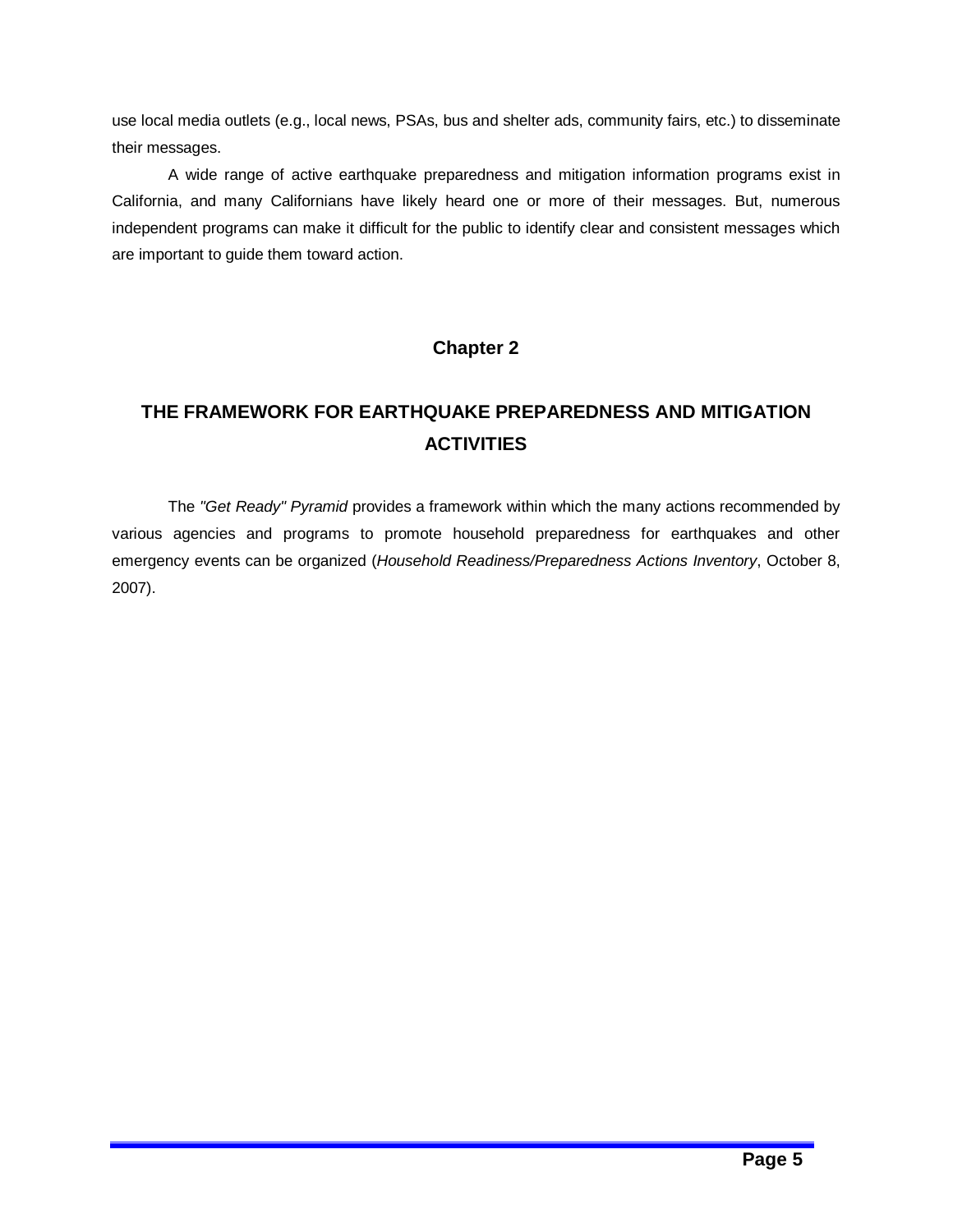

**Many of the things you can do to "get ready" are free! You may already have some things in place.**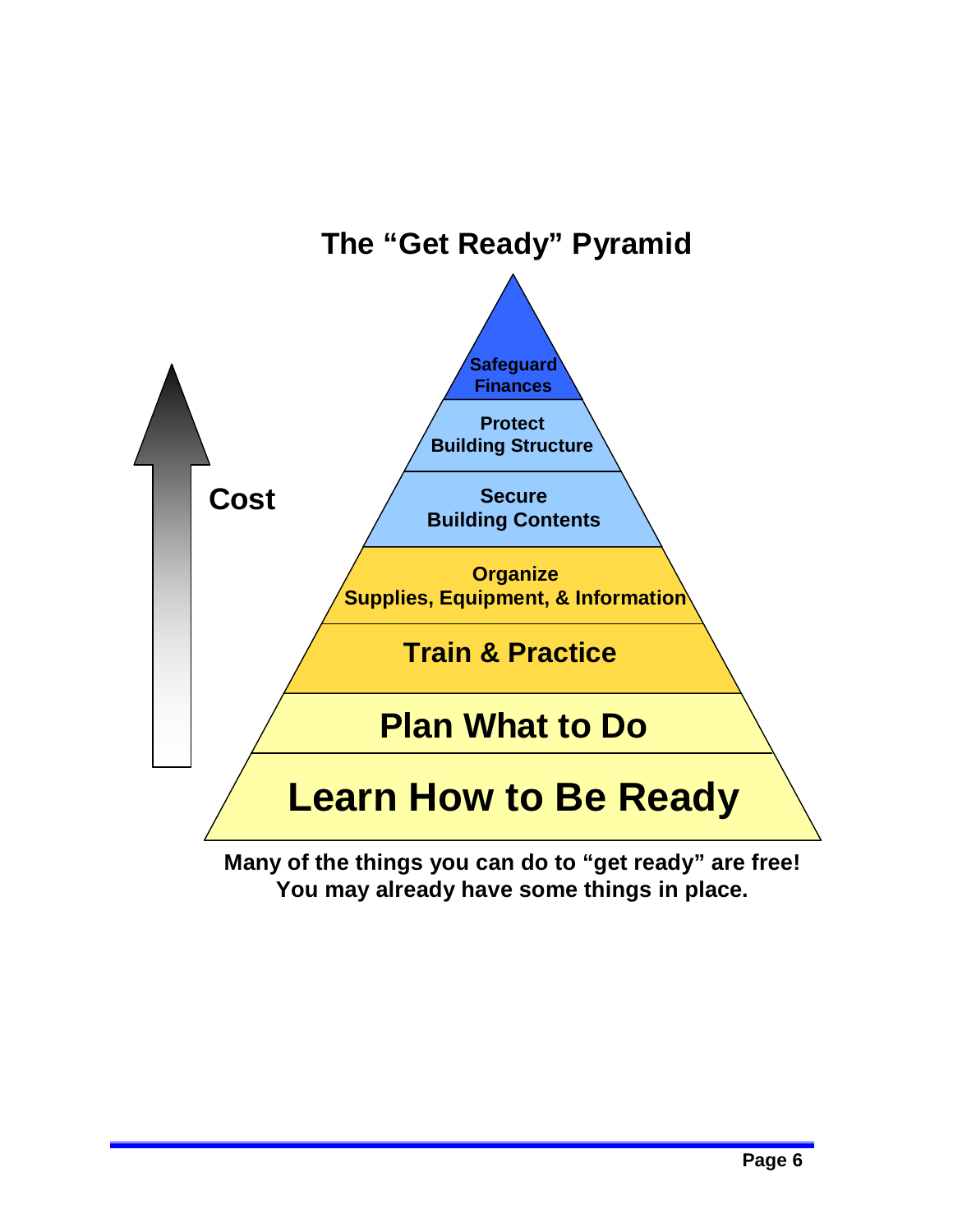# **The "Get Ready" Pyramid**

**The "Get Ready Pyramid" combines different things people can do to get ready for earthquakes and other disasters. Layers of the pyramid are organized by cost, with activities that are completely free at the bottom, and increasing in cost as one moves up the pyramid. Many of the things people can do to "get ready" are free. Everyone can do something to get ready.**

## Learn How to Be Ready

**1** Everyone can learn how to get ready. The base of the pyramid includes learning what to do to stay safe during an earthquake, and learning about all the other layers.

• **Learn where to get more information.**

## Plan & Organize

**2** Everyone can plan what to do when disaster strikes. This involves making plans for what to do before, during, and after a disaster.

• **Make a household disaster plan.** • **Duplicate important documents.**

# Train & Practice

**3** Training provides skills that are critical during disasters. Practicing these skills and disaster plans can make a difference.

• **Receive first aid and CERT training.** • **Practice evacuation plans.**

## Manage Supplies& Equipment

**4** Once people know what kinds of supplies they need, they can determine what they already have on hand and what they need to get.

- **Stockpile food, water, and supplies.**
- **Keep supplies in strategic locations.**

# Secure Building Contents

**5** Many of the things people can do to secure the things in their buildings are free. Some things, like latches and brackets, are low cost.

- **Reorganize shelves and cupboards.**
	- **Attach heavy furniture to walls.**

## Protect Building Structure

**6** Protecting the structure of buildings is a more costly investment, and an important part of getting ready for many people.

• **Have home evaluated for safety.** • **Bolt home to foundation.**

### Safeguard Finances

**7** At the top of the pyramid, investing in ways to safeguard finances is a more costly outlay. Not all will benefit, but it can make a great difference for some people.

• **Purchase earthquake insurance.**

**People may already have done many of the things that they need to "Get Ready." Many things may already be in place.**

Figure 1. The "Get Ready" Pyramid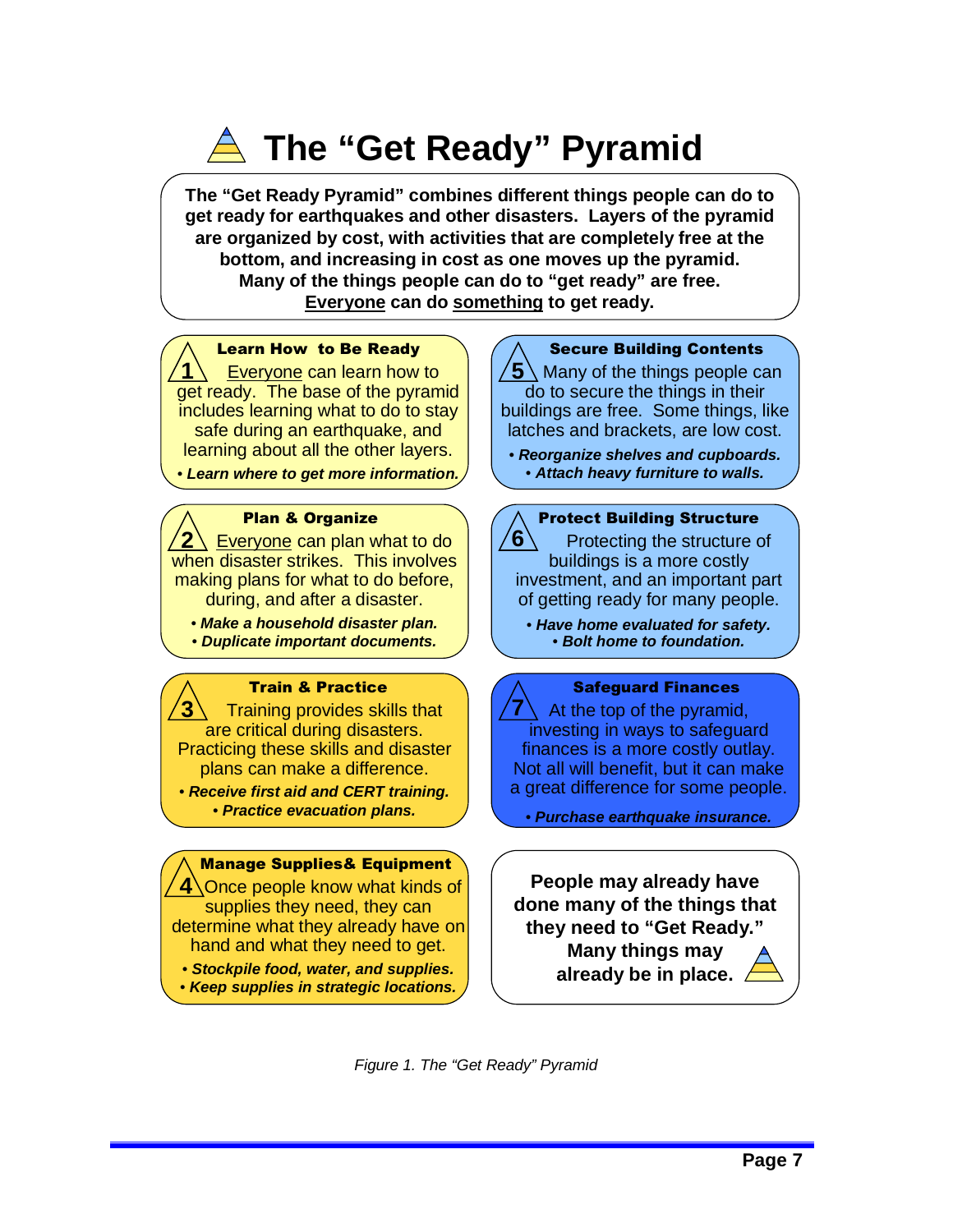The layers are organized along a continuum of cost and presented as a stacked pyramid with seven mutually exclusive and exhaustive layers; each recommended action can be categorized into one of the pyramid's layers (see Figure 1). The seven layers of the pyramid from the bottom up are: "Learn How to be Ready," "Plan and Organize," "Train and Practice," "Manage Supplies and Equipment," "Secure Building Contents," Protect Building Structure," and "Safeguard Finances."

The general cost of "getting ready" increases as one moves up the pyramid, to the extent that households must pay for training, supplies, equipment, etc. Actions toward the base of the pyramid are intended to engage people further by attuning them to actions they can perform at little or no financial cost and to things they already know or have. With the exception of the base level of the pyramid, which involves learning about how to be ready, actions need not be initiated at a lower level on the pyramid; they can be completed in any order.

Developed to organize recommended activities for earthquake preparedness and mitigation in California, the "Get Ready" Pyramid can be adapted for use in promoting preparedness and mitigation in other settings. Its seven categories of recommended actions capture every specific individual or household action that could be taken and provide a comprehensive typology of these actions. This new framework does not replace existing public education or information; rather, it integrates various programs and their messages, highlighting the consistency across them. Although developed in the context of earthquake readiness, the typology is applicable to all types of hazards. The explicit focus on the affordability of many of the recommended activities may facilitate engagement in preparedness activities, particularly among those with fewer resources.

The California Earthquake Preparedness Survey conducted by UCLA sought to measure, among other things, the extent to which households in California have adopted earthquake readiness actions in each of the seven categories represented by the "Get Ready" Pyramid.

# **Chapter 3**

# **EARTHQUAKE PREPAREDNESS AND MITIGATION BY CALIFORNIA HOUSEHOLDS IN 2008**

The California Earthquake Preparedness Survey (CEPS) was conducted by the UCLA School of Public Health for the State of California to describe how prepared California households are for earthquakes and where they get their information about preparedness and mitigation. The content of the questionnaire was developed from the products listed on page 21. Telephone interviews were conducted with a probability sample of 2,081 households in California. The sample was stratified into three areas: the ten northern California counties at greatest risk of earthquakes, the six southern California counties at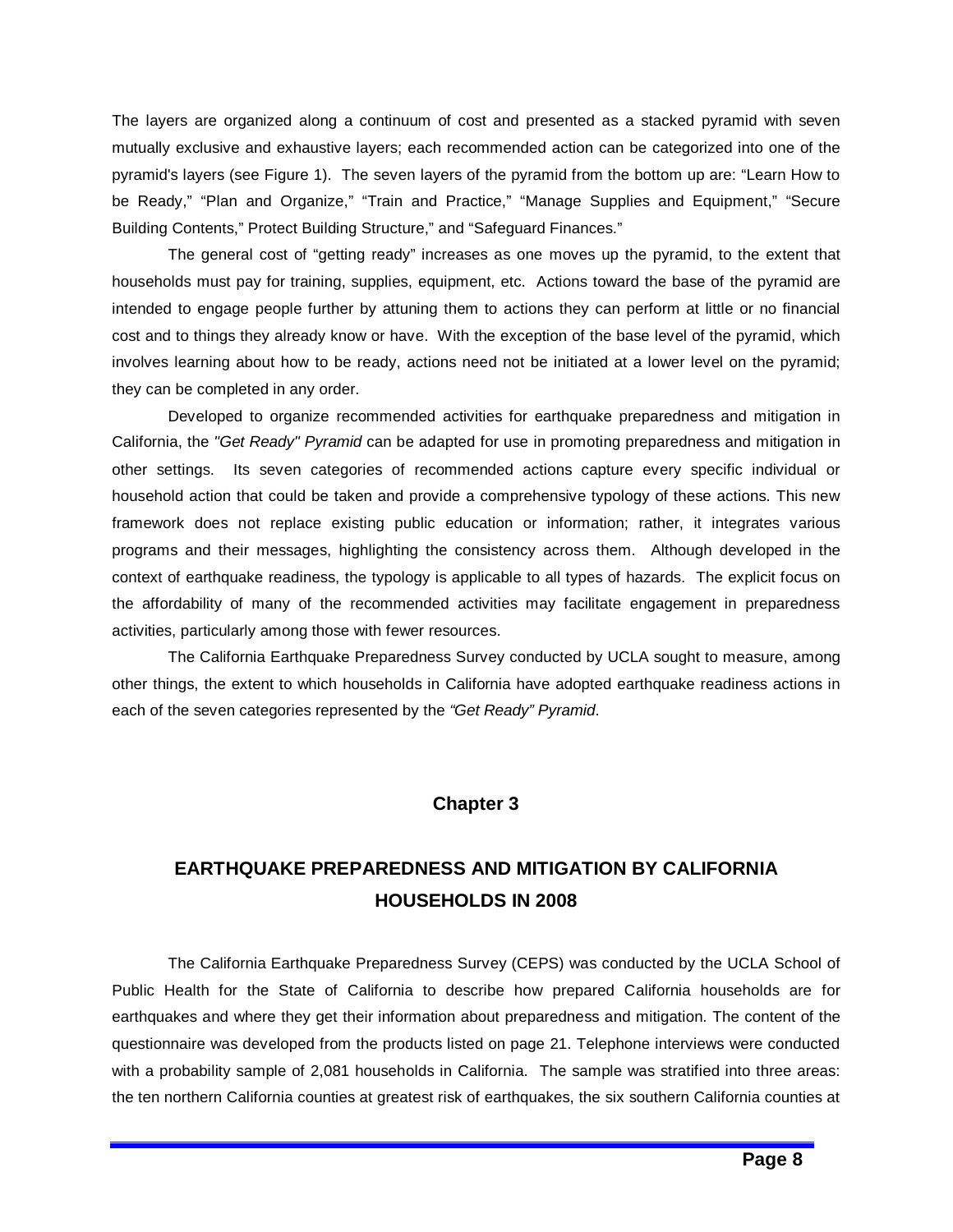greatest risk, and the remaining 42 lower-risk counties. Interviews were conducted by the UCLA Survey Research Center in either English or Spanish between June 26 and December 18, 2008.

#### **1. Perceived effect of worst earthquake ever experienced**

Over 70% of California residents have been affected by earthquakes, with residents of high-risk northern and southern California counties, and Black residents reporting more effects from past earthquakes than other groups from a past earthquake.

#### **2. Information received about earthquake preparedness**

#### **a. Information sources**

Over 80% of California residents have gotten information about earthquake preparedness from television anchors or reporters and, to a lesser extent, from radio hosts or reporters (58.6%), schools (54.1%), and friends and relatives (50.6%). About half of Californians recall getting information about Red Cross (not shown), but less than 35% recall getting



information from official sources, such as the State Office of Emergency Services, the Seismic Safety Commission, local emergency management agencies, or their earthquake-safety publications. There were some differences in sources of information by geographic/risk area, most notably, northern California's greater exposure to information provided by the U.S Geological Survey compared to that of the rest of the state. There were also differences by racial/ethnic group, with Asian/Pacific Islanders (API) less likely than other groups to have received information about earthquake safety from official sources. (See Existing Major Public Education/Information Campaigns on Household Mitigation and Preparedness in the State of California, September 16, 2007.)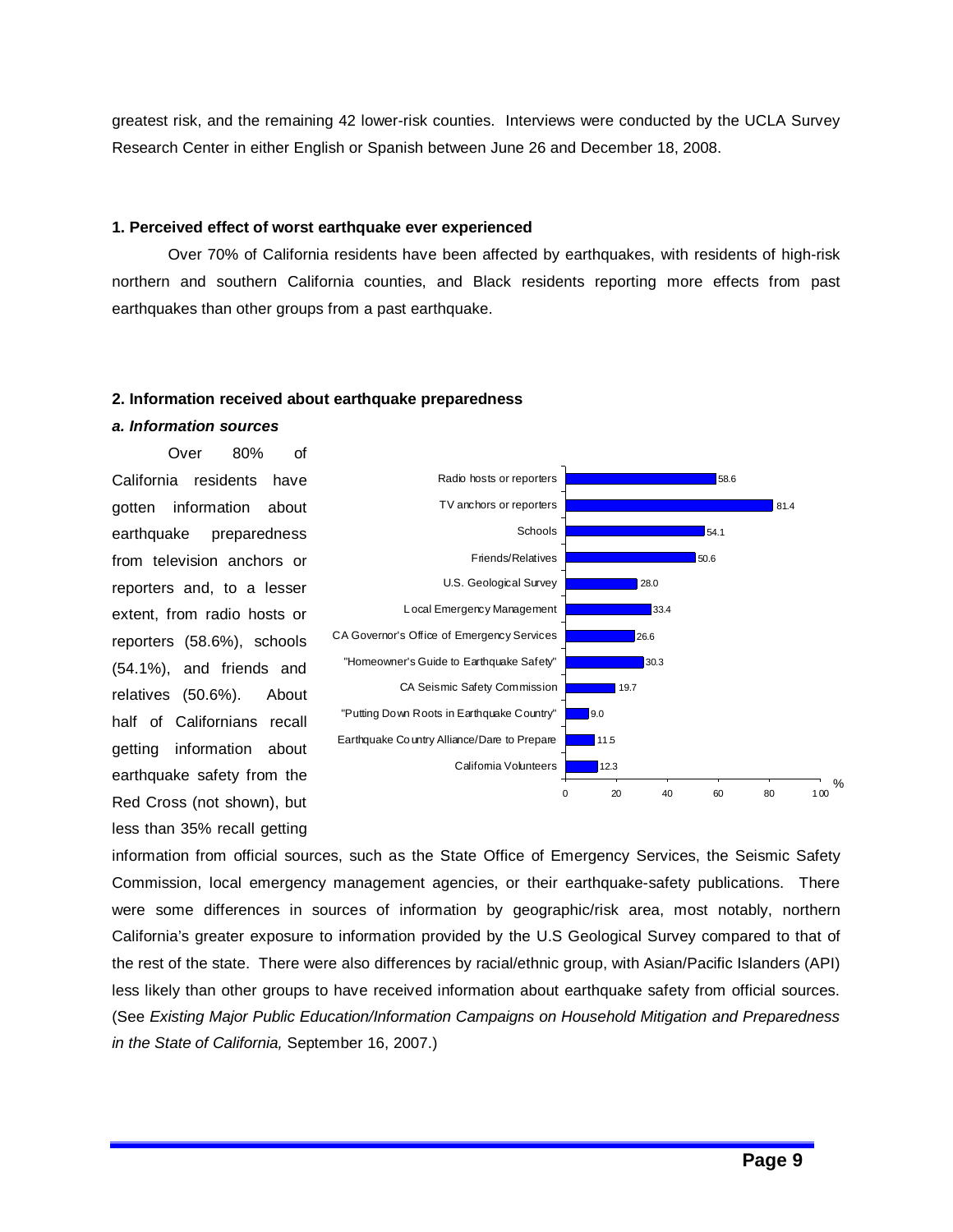#### **b. Information channels**

Over 80% of respondents received earthquake preparedness information through television, with 70% of northern and southern California residents getting information from the radio and internet. Channels of information differed by racial/ethnic group. Of particular relevance is the use of radios by Hispanic respondents, the internet by API respondents, and personal networks by Black respondents.



#### **c. Information type**

Over 70% of people have gotten information about learning how to be ready for an earthquake, organizing equipment and supplies, and making disaster plans. Fewer people have heard about emergency response trainings, structural and non-structural mitigation, or earthquake insurance. Residents of low-risk areas (compared to those of high-risk areas), and Hispanics and APIs (compared to Whites and Blacks) were less likely to have received specific kinds of information about earthquake preparedness.

#### **d. Foreign language materials**

Between 40 and 50% of Californians are aware that earthquake preparedness information has been provided in languages other than English. Awareness differs by racial/ethnic group, with Hispanics being most aware that information has been communicated in languages other than English, APIs being most likely to say information has not been communicated in other languages, and Whites and Blacks saying they do not know.

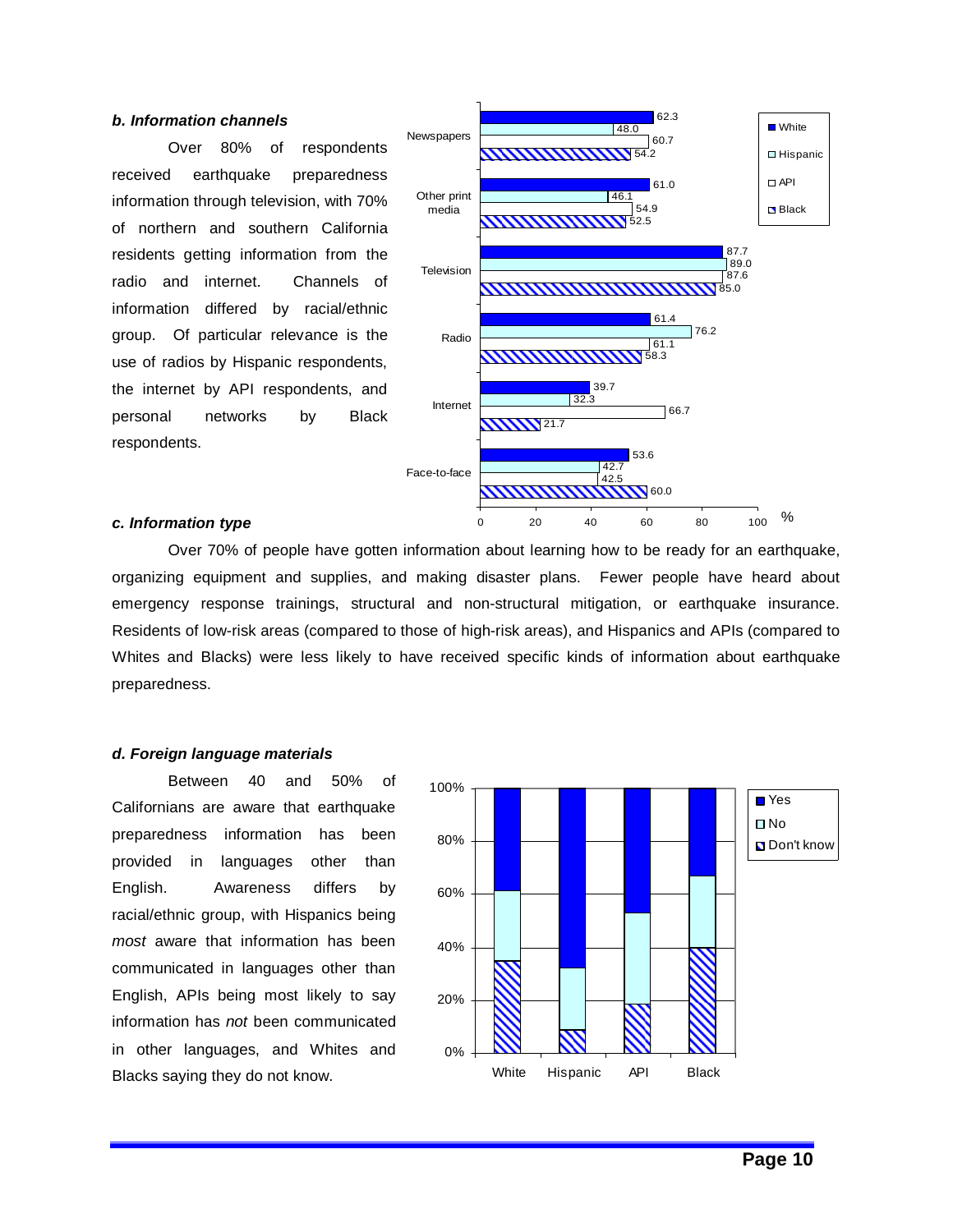#### **e. Milling behavior**

On average, Californians believe and understand most of the information they receive about earthquake preparedness and mitigation, but are less likely to think about or discuss the information with other people. People in high-risk areas were more likely to discuss the information with other people. Non-Whites were somewhat less likely to believe or understand the information they received compared to Whites, and APIs were least likely among all groups to think about or discuss the information with others.



Note: Responses were measured on a scale of  $1 =$  "None of It" to  $5 =$  "All of it."

#### **3. Observation of other people performing earthquake preparedness**

While 80% of Californians know someone, besides themselves, who has done at least one thing to prepare for earthquakes, only 10% have observed people performing the full range of earthquake preparedness and mitigation activities. Less than 40% had observed others structurally reinforcing their homes, and less than 30% knew someone who had purchased earthquake insurance. Whites living in high-risk northern and southern California counties were most likely to know others who had made preparations, while Hispanics were least likely to know of anyone.

#### **4. Belief in earthquake safety myths**

On average, respondents did not agree with most of the myths about earthquake safety (Household Myth Inventory, December 11, 2007). There were, however, some myths that are still commonly believed, including that: the safest place to be when an earthquake occurs is under the doorway, and buildings in California are safe because of good building codes. Less than 50% of respondents knew what the "triangle of life" was, but many of those who did know thought the "triangle of life" was safer than "drop, cover and hold on." Hispanic and API respondents were more likely than other groups to agree with several of the earthquake safety myths, especially when compared with White respondents.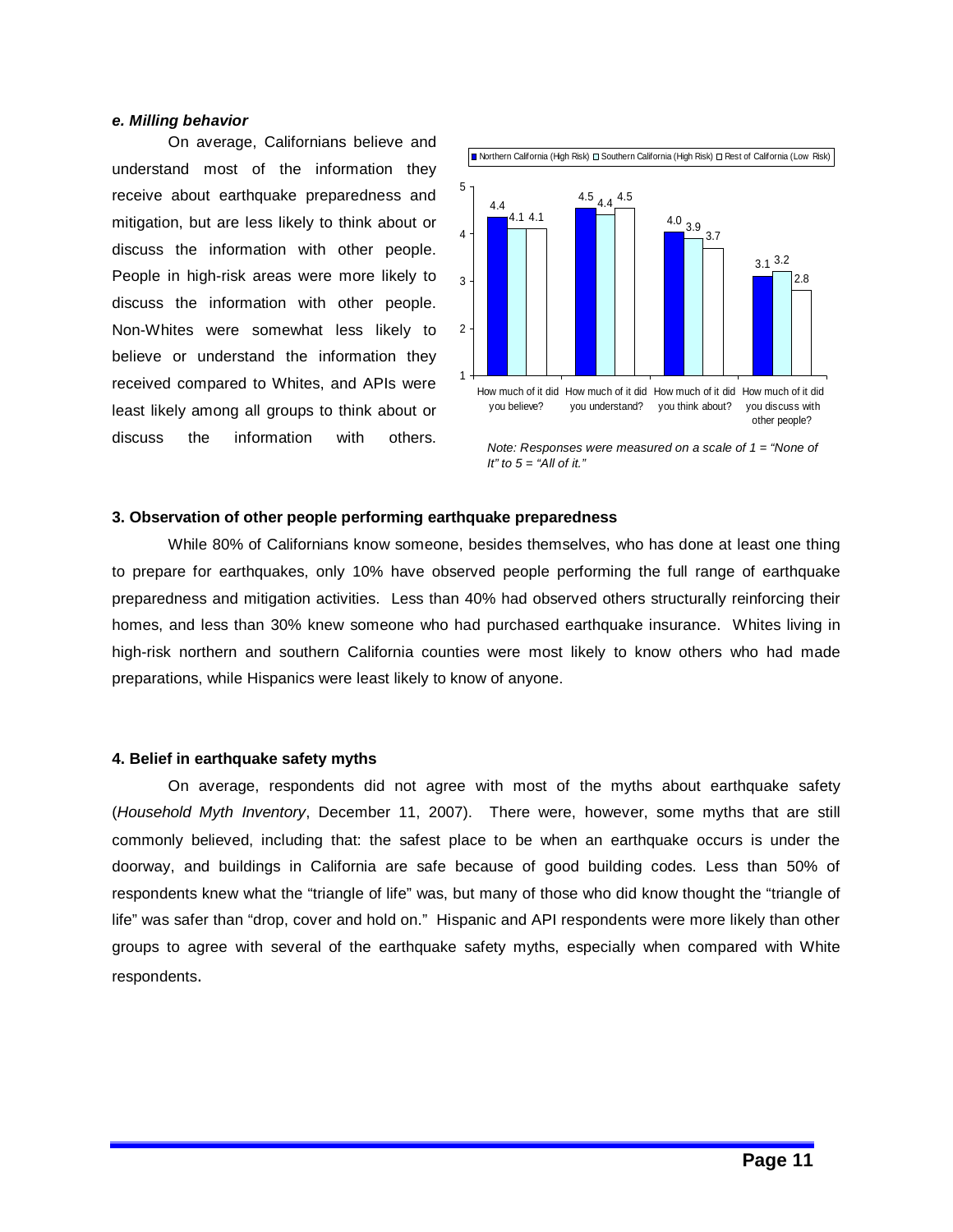## **5. Active information-seeking about earthquake preparedness**

Few Californians actively look for information about earthquake preparedness and mitigation on a regular basis. Of those who looked for information, most found what they were looking for. Residents of high-risk northern and southern California counties looked for information more frequently than others, but there were no differences by racial/ethnic group.



**reasons for action** 

On average, the number of earthquake preparedness and mitigation actions adopted by California households did not differ by geographic area, or earthquake risk (Chapter 2; Household Readiness/Preparedness Actions Inventory, October 8, 2007).



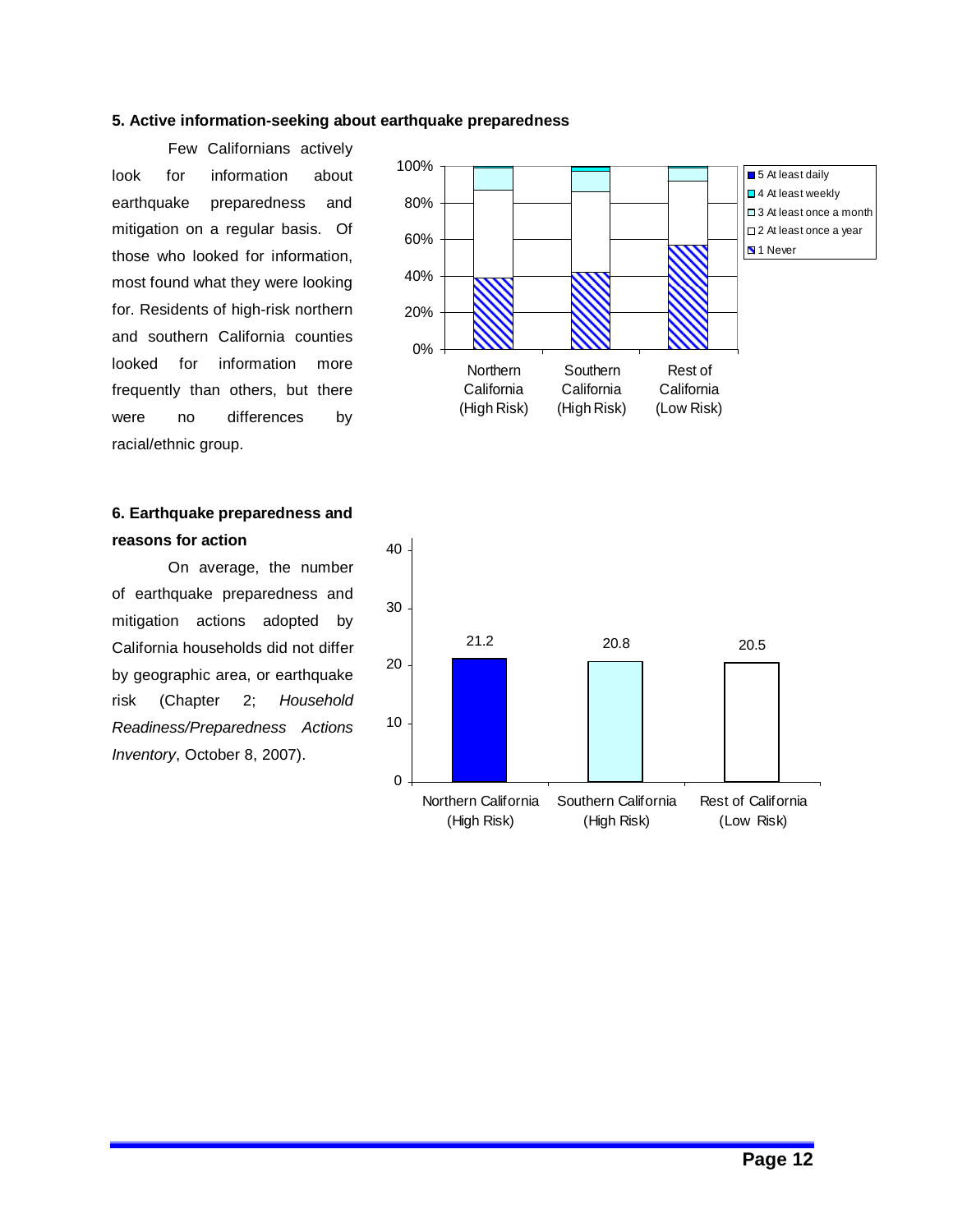The reasons given for taking actions did differ by geographic area. Those living in high-risk northern and southern California counties did more things specifically because of earthquakes, while those living in lowrisk areas did more things specifically because of other reasons. On average, Whites reported doing more earthquake readiness actions in total and specifically in response to the earthquake risk, compared to other groups, especially Hispanics.



The preparedness and mitigation activities reported by households can be examined within the seven levels of the "Get Ready" Pyramid described in Chapter 2.

#### **Level 1: Learning how to be ready**

More than 60% of Californians have learned how to be safe during an earthquake, what supplies and equipment to have, and how to make their home contents safe. Less than 35% have learned how to make their home structure safer or how to safeguard their finances. Residents of high-risk areas were more likely to have learned about how to be safe during an earthquake and how to make the things inside their home safe during an earthquake. In general, Hispanic respondents tended to be the least likely among all racial/ethnic groups to have learned about earthquake preparedness.

#### **Level 2: Plan and organize**

While 60% of Californians have made back-up copies of important documents, only 40% have made family disaster plans, and less than 20% have participated in neighborhood disaster planning. Northern California residents were more likely than others to have participated in neighborhood disaster planning. APIs were more likely than others to have duplicated important documents.

#### **Level 3: Train and practice**

Over 65% of Californians reported being trained to administer first aid, but less than 5% learned first aid because of earthquakes, while 60% learned for other reasons. About 70% knew how to shut off the utilities in their home, but less than 50% had participated in disaster trainings at work, and less than 20% had received specific disaster trainings, like CERT (Community Emergency Response Training). Hispanic respondents were the least likely among the groups to have received these kinds of trainings. There were no differences by geographic/risk area.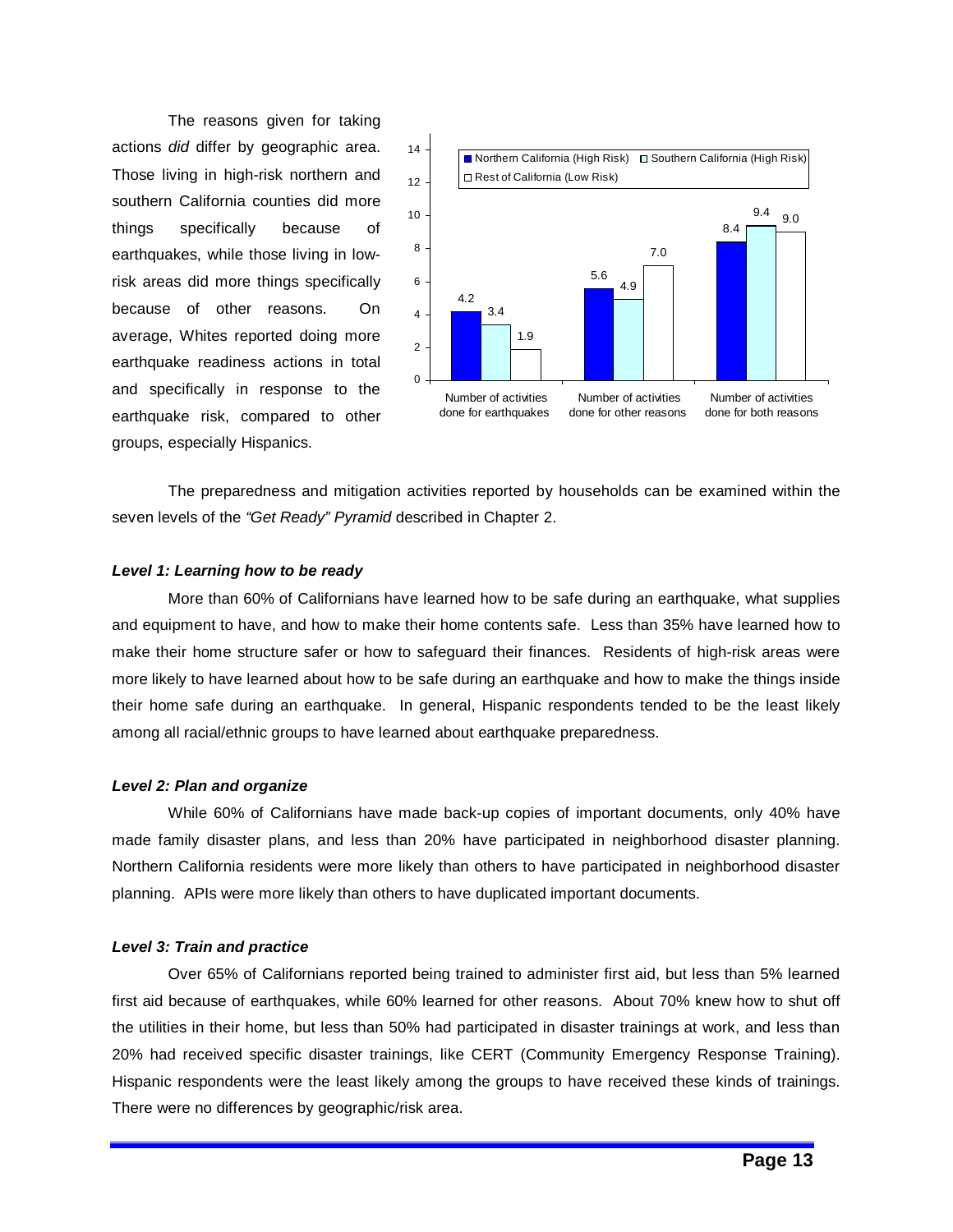#### **Level 4: Manage supplies and equipment**

Certain supplies and equipment that would be useful in an earthquake or other disaster are commonly found in California households. Over 80% have first aid kits, flashlights and batteries, and tools to turn off utilities in the house. There are other kinds of items that are not as commonly maintained by California households. Fewer than 50% have dust masks, tools to rescue trapped people, or an extra set of emergency supplies in the car. Of those who said they store an extra supply of food and water, over 80% keep the minimum 3-day supply of food per person, but only 40% keep the recommended minimum of 3 gallons of water per person. On average, Whites were more likely than other groups to have various equipment and supplies. In general, there were no differences between households in highand low-risk areas of California.

#### **Level 5: Secure building contents**

Securing building contents was not a common activity among California households. Securing the water heater and storing hazardous materials safely were the only actions done by more than half of the households. Fewer than 30% added latches to cupboards and cabinets, strapped or buckled down heavy appliances, or secured picture frames and wall hangings. Whites tended to have done more of these mitigation activities than other groups, particularly Blacks. There were no differences by geographic/risk area.

#### **Level 6: Protect building structure**

Structural mitigation was not common among California households, regardless of geographic area/risk. Fewer than 20% of the households had structurally reinforced their home or had their home inspected for earthquake resistance. There were no significant differences by race/ethnicity.

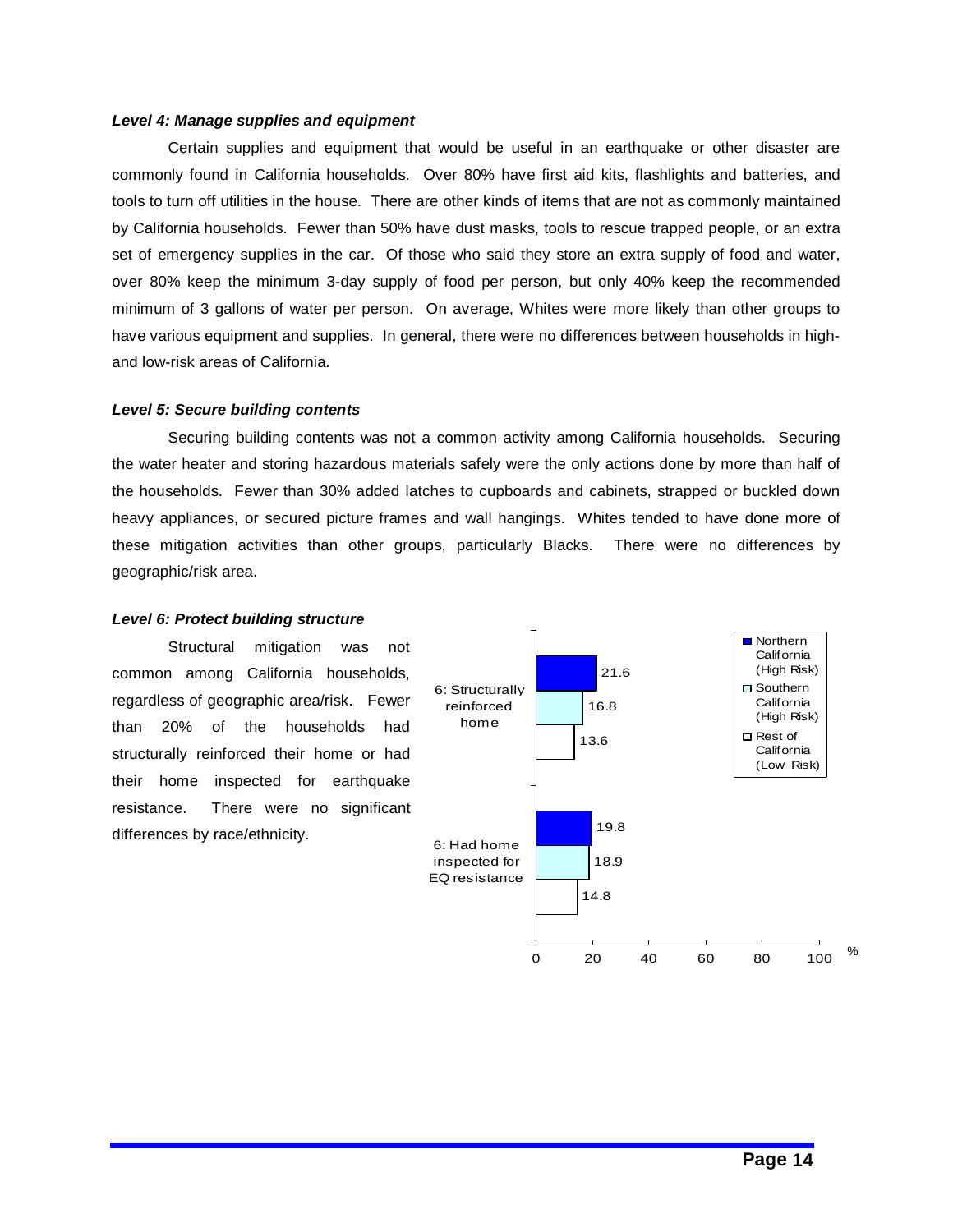#### **Level 7: Safeguard finances**

Fewer than 20% of California households have purchased earthquake insurance for their home structure or contents, with slightly more households in the high risk areas reporting earthquake insurance coverage. White respondents were most likely to have purchased earthquake insurance for their home structure and contents, followed by API, Black, and Hispanic respondents.



#### **7. Preferred web address extension for preparedness information**

For information about earthquake preparedness provided on a website, the preferred web address extension is .gov (35%) followed by .com (17%). There were no differences by geographic area/risk or race/ethnicity, but it is important to note that 23% said they do not use the internet. Consistent with other studies of computer utilization, this group has less education (11.6 vs. 14.9 years), is older (58.9 vs. 44.5 years), has lower income (\$41,000 vs. \$80,000), is more likely to identify as Hispanic (41% vs. 23%), and more likely to have been interviewed in Spanish (29% vs. 5%).

#### **8. Preferred source and channel for warning, alerts, and notifications**

Californians generally said they prefer to receive official disaster warnings, alerts and notifications from their local fire department (43%), followed by local emergency management offices (22%) and local law enforcement (14%). The preferred channel for receiving such messages was television (35%) followed by telephone (18%) and radio (17%). Hispanics (59%) and those living in high-risk southern California counties (49%) strongly preferred receiving this information from local fire departments. Hispanics (45%) and Blacks (52%) strongly preferred television for official emergency communication. In addition to television, Whites indicated interest in radio (20%) and telephone calls (25%), and APIs indicated interest in text messages to wireless devices (19%).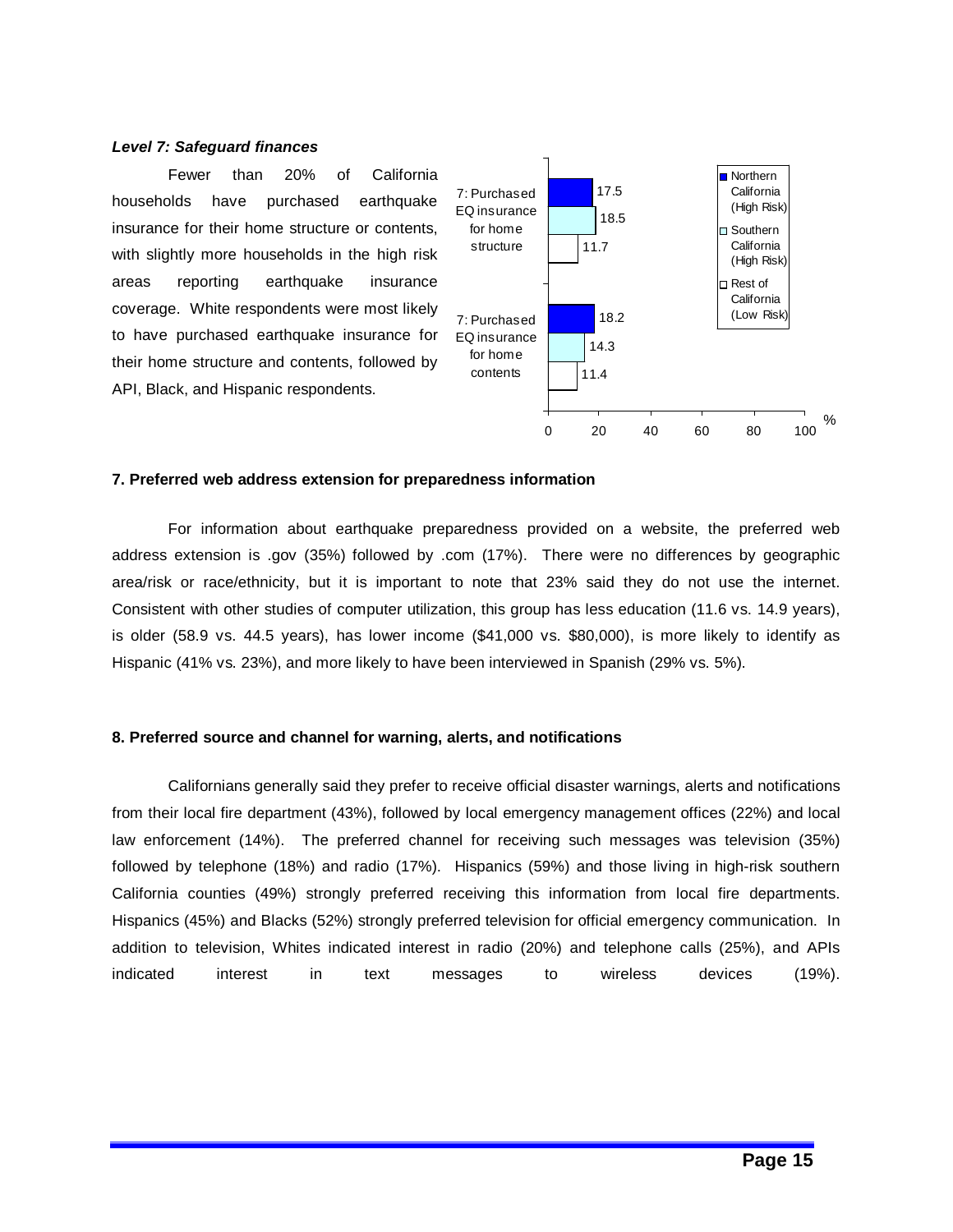# **Chapter 4**

# **WHAT MOTIVATES HOUSEHOLD PREPAREDNESS AND MITIGATION?**

Relatively strong, conclusive, and replicated science-based evidence now exists in the social and behavioral sciences regarding exactly what it takes to teach the public what they need to know, and how to motivate them to take actions to prepare and mitigate for possible future events like earthquakes. This evidence provides a stronger basis for increasing public knowledge and motivating public readiness than approaches based on good intentions and intuition. It is summarized below.

The key question is behavioral: "how do you help people to stop, listen, and get ready for future disasters that most think won't really happen, and, if they do, will happen to other people and not them?" Most people think that way because they think that they are not at risk of high consequence low probability events. This perception of being safe is reinforced every day that a disaster does not occur. Perceptions of "being safe" change to perceptions of "being at risk" immediately after a disaster. Research has demonstrated, however, that perceptions of risk decline and perceptions of safety increase to pre-disaster levels within a two-year period.

In the absence of an actual disaster, two factors are by far the strongest motivators of household preparedness and mitigation. The first is "information received" about readiness. To be effective, information must: come from multiple sources, be communicated over multiple channels of communication, focus on what actions to take, explain how those actions cut future losses, and be consistent (the same) across the different messages received. The second factor is "information observed." The impact of "seeing" others prepare and mitigate is generally stronger than passively receiving information.

These two key factors have "direct" effects on increasing household preparedness and mitigation. The more people hear, read, and see, the more they do to get ready. These factors also "indirectly" affect household preparedness. They do this by increasing people's knowledge and their perception that recommended actions are effective, and by increasing discussions with others about earthquake preparedness and mitigation. These factors, knowledge, perceived effectiveness, and discussion, in turn, increase household preparedness and mitigation.

These clear and consistent findings are very good news. In the absence of an actual disaster (the strongest way to get people's attention and motivate action), the two major determinants of household preparedness and mitigation are both "pliable." Policies and programs can be developed that increase information dissemination in ways that increase earthquake preparedness and mitigation. Moreover, the information to action-taking relationship is linear: the more information disseminated to households, the more they prepare and mitigate; the less information, the less preparedness and mitigation.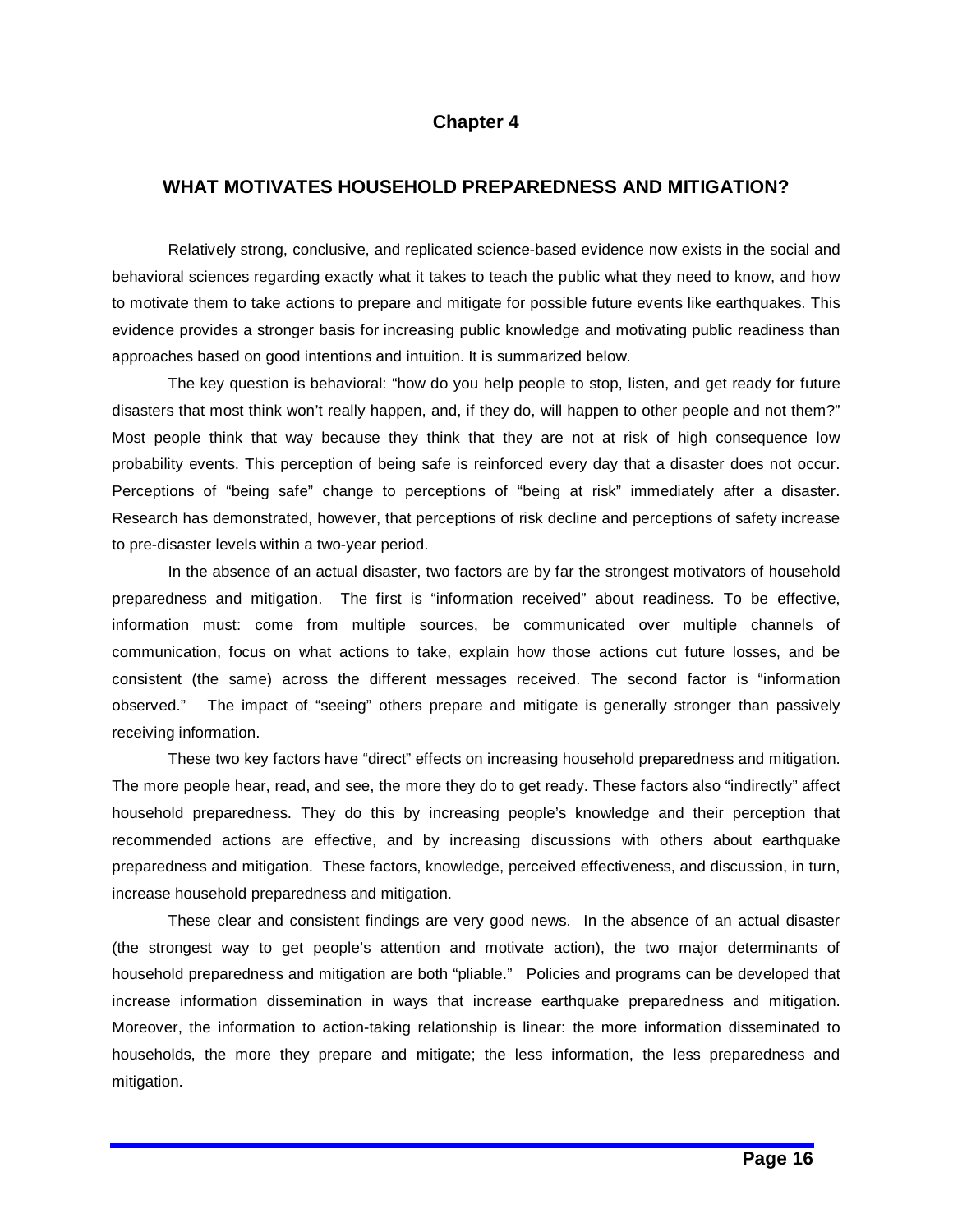In comparison to information received and seen, most other factors do not matter much. Other factors either are not related to household preparedness and mitigation, or their effects are small and disappear when the information factors just described are included and "controlled" in models. These other factors include the increased probability of a future event (which is certainly useful to know about for other reasons) and demographic characteristics (which can constrain what people can afford, but have little effect on readiness motivation).

# **Chapter 5**

# **FINDINGS AND RECOMMENDATIONS**

**FINDING 1 (Chapter 1): California residents are exposed to numerous programs and recommended actions designed to increase household earthquake preparedness and mitigation.**  Programs to increase earthquake preparedness and mitigation have been developed at the federal, state, regional and local level. The existence of numerous, uncoordinated programs makes it difficult for the public to identify clear and consistent messages on which they can act.

**FINDING 2 (Chapter 2): The many actions recommended for increasing earthquake preparedness and mitigation can be consolidated into the "Get Ready" Pyramid.** The numerous recommendations made by the many programs to which Californians are exposed can be combined into a 7-layer typology that ranges from those activities requiring no financial cost to those that require substantial financial investment.

**FINDING 3 (Chapter 3): Californians in high risk areas are not getting ready in proportion to the differential risks that they face.** The actions that Californians have taken to get ready for earthquakes are relatively evenly distributed across the state. People in the high-risk northern and southern California counties have not done more or less than people in low-risk areas of the state.

**FINDING 4 (Chapter 3): People who have done things to get ready have done them for a variety of reasons and not just because of earthquakes.** The actions Californians have taken that are consistent with getting ready for earthquakes are more likely to have been performed for a variety of reasons and not just earthquakes. People in California's high-risk counties are more likely to attribute their preparedness and mitigation actions to earthquakes compared to people in the lower-risk areas of the state.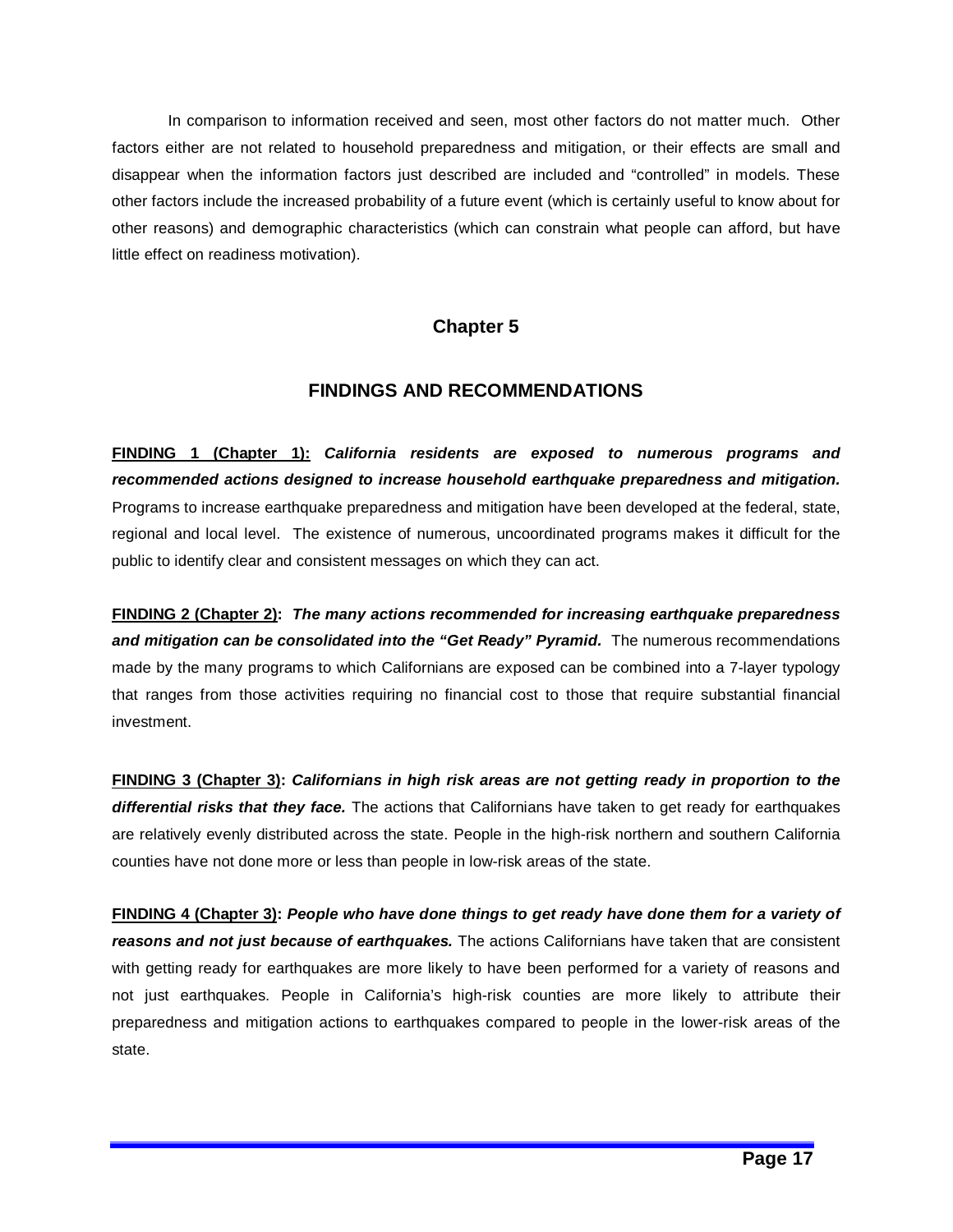**FINDING 5 (Chapter 3): Most of the actions Californians have taken are simple preparations; relatively few households have acted to mitigate losses and reduce injuries.** Most California households have done some preparedness and mitigation for earthquakes. The activities they have done tend to focus on easier preparations, with few households reporting more complicated or costly actions such as structural reinforcement of homes, securing contents, or investment in earthquake insurance.

**FINDING 6 (Chapter 3): Some Californians believe earthquake myths that could lead to loss of life**  and injuries in an earthquake. Most residents do not believe most earthquake myths, but substantial numbers believe myths that could threaten life and safety during an earthquake, for example, believing that standing in doorways or running outside reduces risk. Although over 50% of Californians do not know about the "triangle of life," those who do know about it believe it is safer than "drop, cover, and hold on."

**FINDING 7 (Chapter 3): Messages on earthquake preparedness and mitigation developed specifically for dissemination in California have low market penetration.** Although most groups that provide information in California know each other, most groups disseminate information independently rather than in coordination with others. Much of the information is disseminated passively or infrequently. Coordination would increase effectiveness.

**FINDING 8 (Chapter 4)**: **In the absence of an actual disaster, "information received" and "information observed" are most likely to increase household investment in earthquake preparedness and mitigation.** The amount of information people hear, read and see determines whether they prepare and mitigate. Other factors, including the increased probability of a future event, perception of risk from a future event, and demographic characteristics like income, education, and age, which may constrain what people can afford, have little effect on motivating people to prepare.

**FINDING 9 (Chapters 1-4): Many of the messages delivered to Californians about earthquake preparedness and mitigation are diluted and take a "one-size-fits-all" approach.** Many groups in California disseminate information about earthquake preparedness and mitigation (see Finding 7). Most information providers recommend similar kinds of activities, but with different labels and variations in completeness or "dose." For example, some groups recommend the purchase of a preparedness kit, others describe the full range of possible activities that could be taken, and most are somewhere in between these two extremes. In disseminating information, most groups do not differentiate between households in high-risk and low-risk communities, or between households that are already partially prepared and motivated to actively seek information and those who are not yet ready either to prepare or to search for information. Failure to discriminate between levels of preparedness and motivation may explain why some dissemination efforts miss their audience.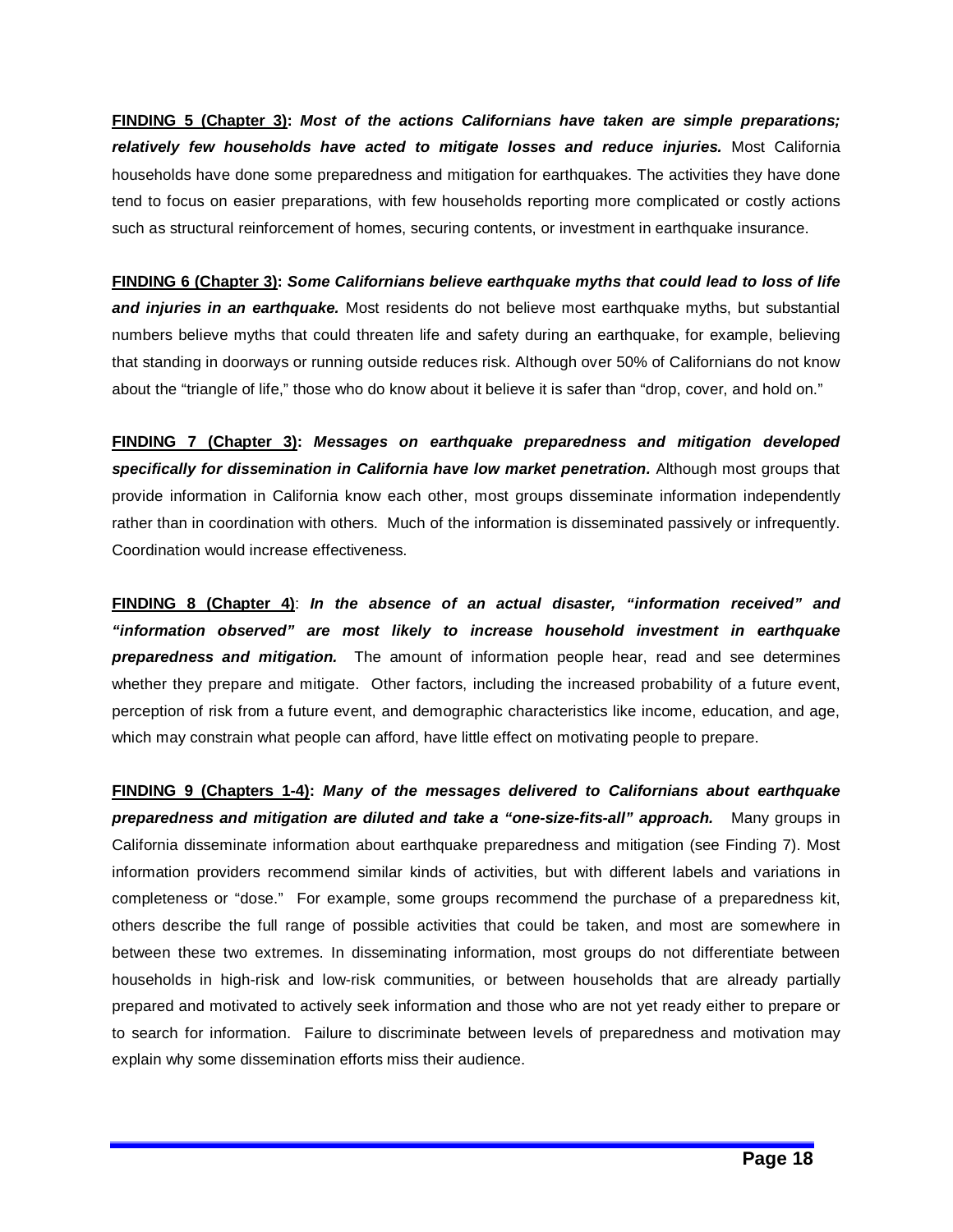**FINDING 10 (Chapters 1-4): Intuition has most frequently been used as the basis for developing the content and dissemination of earthquake preparedness and mitigation programs in California; evidence-based knowledge about how to motivate people to get ready is under-utilized.** Most public messages and dissemination plans for motivating earthquake preparedness and mitigation are based on good intentions and intuition; some, but not most, are informed by research on how households are motivated to take action to prepare and mitigate for earthquakes.

**RECOMMENDATION 1 (Findings 1-4, 7-9): Coordinate the content and dissemination efforts of information providers so that they constitute an ongoing stream of earthquake preparedness and mitigation information across time and targets.** Currently, information disseminated in California about earthquake preparedness and mitigation is diverse, comes from many different providers, and is disseminated in different ways and at different times. This range of sources and approaches needs to be organized and coordinated into an "ongoing and diverse stream" of public information. This would result in maximizing each information provider's effectiveness. Ideally the many providers of information would endorse the creation of an institutionalized leadership position that coordinates, integrates, and orchestrates public education in California. The plan should include a mix of passive and proactive dissemination of information that utilizes both traditional and emerging information technologies with the objective of reaching all California residents and tourists independent of their level of interest in earthquake preparedness and mitigation. Creating a statewide preparedness logo that identifies the message, but not the messengers, could enhance coordination.

**RECOMMENDATION 2 (Finding 8): Prompt household action by increasing the visibility of preparedness and mitigation activities throughout the State of California.** Develop ways to expand the basic written message about preparedness and mitigation into actions that the public can "see." Preparedness and mitigation actions that others have done that people can "see and imitate" are the strongest of all single motivators for public action-taking. All organizations (public, private, NGO) are encouraged to "make their preparedness and mitigation actions visible to others." The effectiveness of these "visual activities" should be evaluated to inform future program development.

**RECOMMENDATION 3 (Findings 1-5, 7-9): Disseminate a standardized message to households about earthquake preparedness and mitigation.** Message providers could accomplish more if they worked together to develop and disseminate a common and consistent basic message to the public. A common, consistent message about which everyone agrees would facilitate repetitive public messaging.

**RECOMMENDATION 4 (Finding 6): Provide additional customized messages targeted to special sub-populations.** One size does not fit all. The standardized basic public message should be supplemented with "targeted messages." These messages would vary across time and place, and they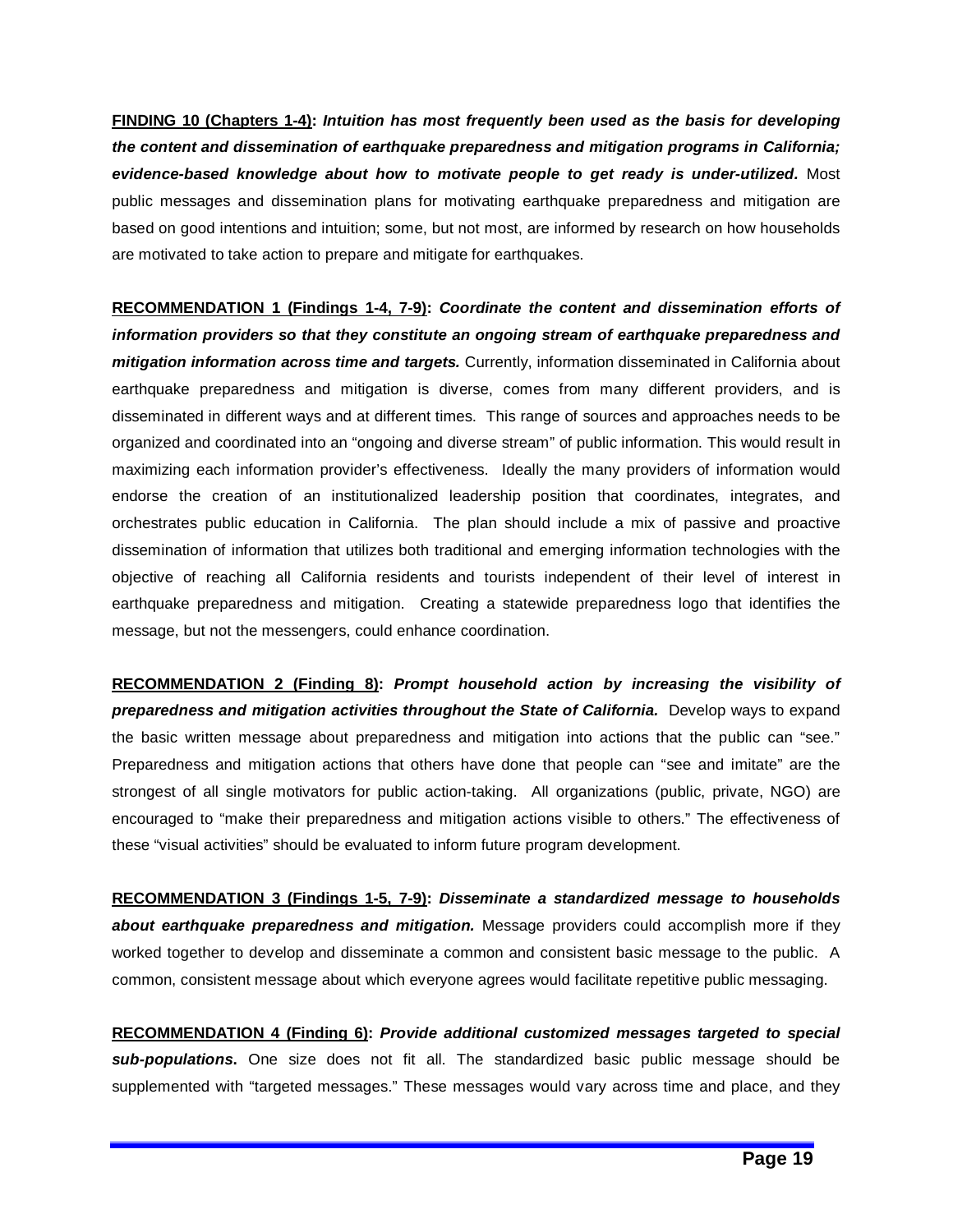should be informed by obvious need and the results of population surveys to determine what Californians think and have and have not done to get ready in the context of changing risk information. Examples include tsunami readiness information for coastal populations, removing "dangerous" beliefs such as it is safe to get in a doorway or into the "triangle-of-life" during earthquakes, unique ways to reach special sub-populations such as visitors and tourists, and local customized information needs. For example, in preparation for a large earthquake on the San Andreas' fault in southern California, Los Angeles area households can be encouraged to invest in fire extinguishers and desert households to invest in more water and food so they can be on their own for more than 72 hours.

**RECOMMENDATION 5 (Findings 1-7): Supplement information with other strategies to help Californians who have difficulty preparing for earthquakes.** Even the most well-crafted and informed program cannot achieve satisfactory levels of preparedness for the state's entire population. Some societal segments cannot afford to buy what might be needed to be ready, and others may be too distracted by the basic needs of everyday life to "hear" or "see" the best readiness messages delivered in the most appropriate ways. The state's public education plan for public readiness should be supplemented with what is needed to take these Californians into account. One strategy might be to work with and assist the many, diverse NGOs throughout California in disseminating important information to their constituents (e.g., drop, cover and hold on), and stockpiling materials that their population segment might need, but would be unable to provide for themselves after an earthquake.

**RECOMMENDATION 6 (Findings 9-10): Use evidence-based information to develop and disseminate information about earthquake preparedness and mitigation to households.** Use available, applicable research findings developing and disseminating programs designed to increase household earthquake preparedness and mitigation. Evaluate the effectiveness of programs whenever possible.